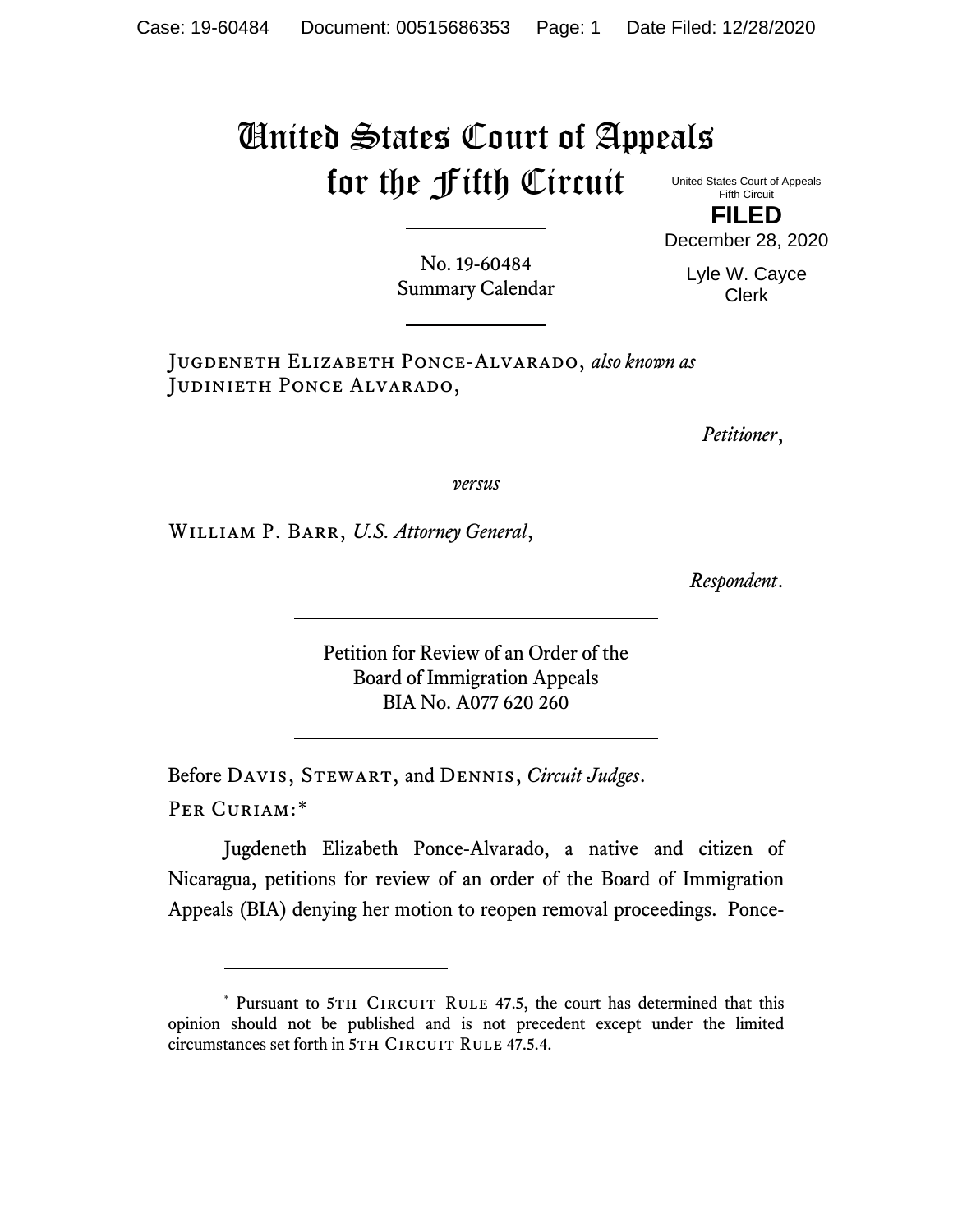## No. 19-60484

Alvarado argues that the BIA abused its discretion by failing to adequately consider her arguments for equitable tolling. Relying on the Supreme Court's opinion in *Pereira v. Sessions*, 138 S. Ct. 2105 (2018), Ponce-Alvarado also contends that the Notice to Appear (NTA) did not end her continuous presence in the United States or vest the immigration court with jurisdiction because it did not specify the date and time of her removal hearing. She asserts that the BIA abused its discretion by concluding that the NTA was not deficient, that the NTA conferred jurisdiction upon the immigration court, and that she was not prima facie eligible for cancellation of removal. She further challenges the BIA's rejection of her due process argument and its refusal to reopen proceedings sua sponte.

Motions to reopen are disfavored. *Lara v. Trominski*, 216 F.3d 487, 496 (5th Cir. 2000). We review the denial of a motion to reopen under a "highly deferential abuse-of-discretion standard." *Zhao v. Gonzales*, 404 F.3d 295, 303 (5th Cir. 2005).

We need not address Ponce-Alvarado's arguments regarding equitable tolling because the BIA addressed the merits of her motion under the assumption that she provided adequate justification for the motion's untimeliness. *See Enriquez-Gutierrez v. Holder*, 612 F.3d 400, 407 (5th Cir. 2010) (reasoning that a court "may usually only affirm the BIA on the basis of its stated rationale"). Her arguments regarding the allegedly deficient NTA and the lack of jurisdiction by the immigration court are foreclosed by this court's decisions in *Pierre-Paul v. Barr*, 930 F.3d 684 (5th Cir. 2019), *cert. denied*, 140 S. Ct. 2718 (2020), and *Yanez-Pena v. Barr*, 952 F.3d 239 (5th Cir. 2020), *petition for cert. filed* (U.S. Apr. 6, 2020) (No. 19-1208). Thus, she does not show that the BIA abused its discretion in concluding that she failed to establish prima facie eligibility for cancellation of removal. *See Yanez-Pena*, 952 F.3d at 245-46; *INS v. Abudu*, 485 U.S. 94, 104 (1988); *Zhao*, 404 F.3d at 303.